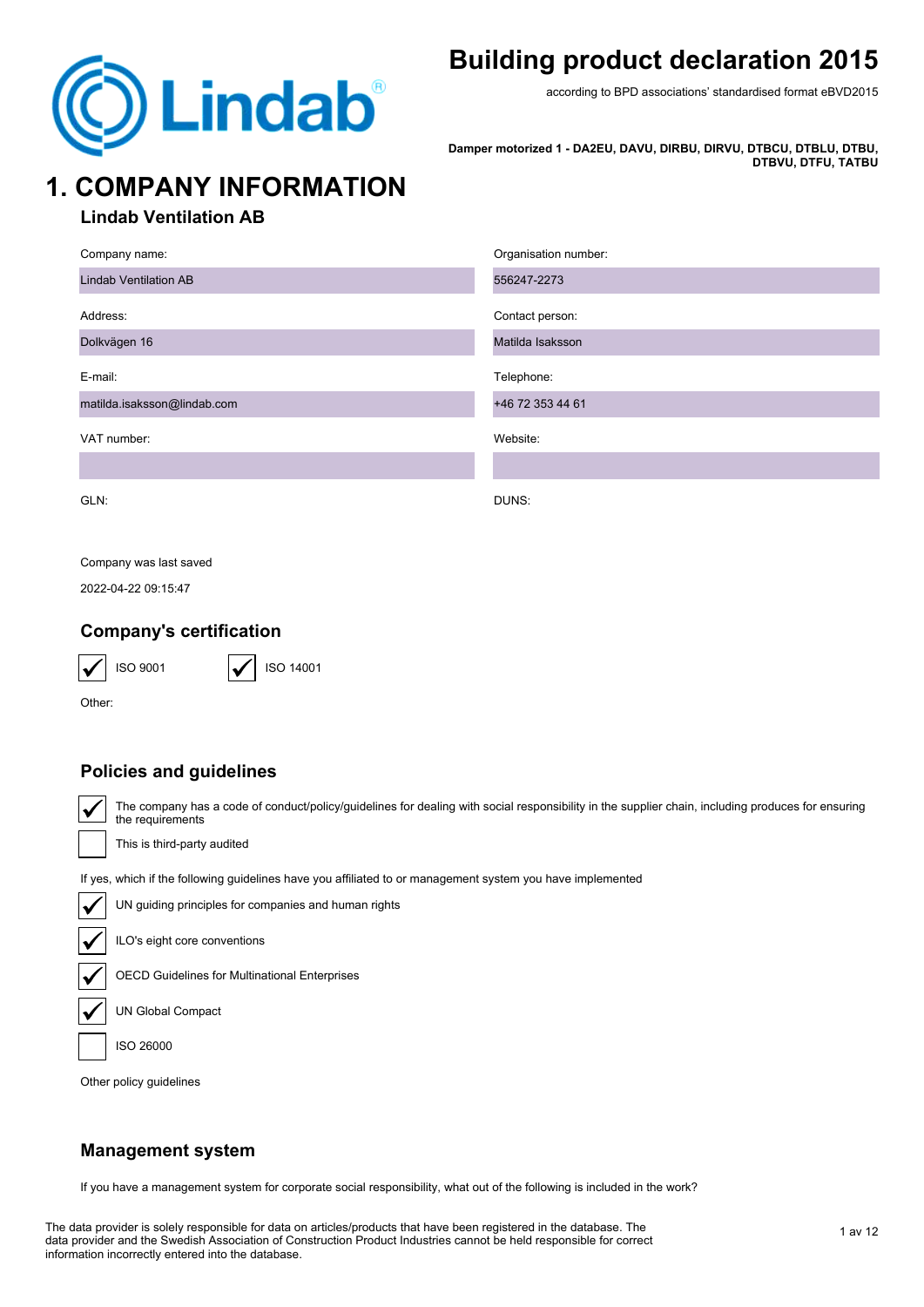

Sustainability reporting guidelines:

GRI (Global Reporting Initiative), GHG (Green House Gas Protocol)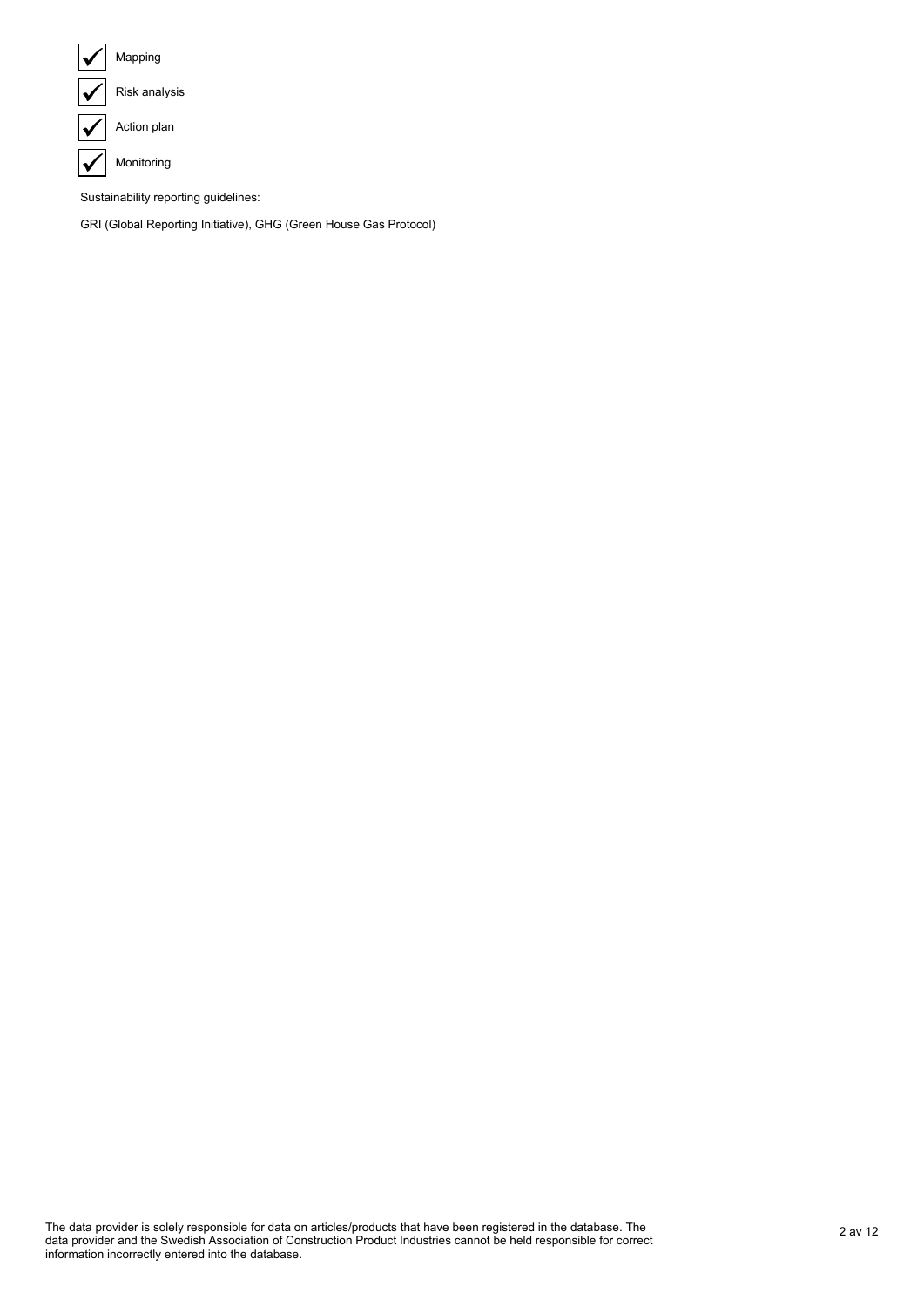## **2. ARTICLE INFORMATION**

### **Document data**

| Id:                  | Version:            |
|----------------------|---------------------|
| A-7300009-00795-0-50 |                     |
| Created:             | Last saved:         |
| 2022-05-23 05:54:43  | 2022-05-24 11:34:27 |
| Changes relates to:  |                     |
| Addition of GTIN.    |                     |

#### **Damper motorized 1 - DA2EU, DAVU, DIRBU, DIRVU, DTBCU, DTBLU, DTBU, DTBVU, DTFU, TATBU**

Article name:

Damper motorized 1 - DA2EU, DAVU, DIRBU, DIRVU, DTBCU, DTBLU, DTBU, DTBVU, DTFU, TATBU

#### **Article No/ID concept**

Article identity: GTIN

| 7319660354044, 7319660354051, 7319660354068, 7319660354075, 7319660354082, 7319660354099, 7319660354105, 7319660354112, |  |  |  |
|-------------------------------------------------------------------------------------------------------------------------|--|--|--|
| 7319660530516, 7319661012141, 7319661012158, 7319661012165, 7319661012172, 7319661012813, 7319661012820, 7319661012837, |  |  |  |
| 7319661012844.7319661033122.7319661033139.7319661033146.7319661033153.7319661033160.7319661033177.7319661033184.        |  |  |  |
| 7319661033191, 7319661033207, 7319661033214, 7319661033221, 7319661033238, 7319661033245, 7319661033283, 7319661033290, |  |  |  |
| 7319661033306. 7319661033313. 7319661033320. 7319661033337. 7319661033344. 7319661033351. 7319661033368. 7319661033375. |  |  |  |
| 7319661033382, 7319661033399, 7319661033405, 7319661257443, 7319661257450, 7319661257467, 7319661257474, 7319661257481, |  |  |  |
| 7319661257498, 7319661257504, 7319661257511, 7319661257528, 7319661257535, 7319661707450, 7319661707467, 7319662278584, |  |  |  |
| 7319662278591, 7319662278607, 7319662278614, 7319662278621, 7319662278645, 7319662278669, 7319662278676, 7319662278683, |  |  |  |
| 7319662278706, 7319662278713, 7319662278720, 7319662278737, 7319662278751, 7319662278768, 7319662278782, 7319662278799, |  |  |  |
| 17319662278805.7319662278812.7319662278829.7319662278836.7319662278843.7319662278867.7319662278874.7319662278904.       |  |  |  |
| 7319662278911, 7319662278928, 7319662278935, 7319662278959, 7319662278966, 7319662317337, 7319662317344, 7319662317351, |  |  |  |
| 7319662317368. 7319662317375. 7319662317382. 7319662317399. 7319662317405. 7319662317412. 7319662317429. 7319662317436. |  |  |  |
| 7319662317443, 7319662317450, 7319662317467, 7319662317474, 7319662317481, 7319662317924, 7319662317931, 7319662317948, |  |  |  |
| 7319662317955, 7319662317962, 7319662317979, 7319662317986, 7319662317993, 7319662554510, 7319662554527, 7319662554534, |  |  |  |
| 7319662554541, 7319662554558, 7319662554565, 7319662554572, 7319662554589, 7319662554596, 7319662554602, 7319662554619, |  |  |  |
| 7319662554626. 7319662554633. 7319662554640. 7319662554657. 7319662554800. 7319662554817. 7319662554824. 7319662554831. |  |  |  |
| 7319662554848, 7319662554855, 7319662554862, 7319662554879, 7319662554886, 7319662554893, 7319662554909, 7319662554916, |  |  |  |
| 7319662554923, 7319662554930, 7319662554947, 7319662559201, 7319662559218, 7319662559225, 7319662559232, 7319662559249, |  |  |  |
| 7319662559256, 7319662559263, 7319662559270, 7319662559287, 7319662559294, 7319662559324, 7319662559515, 7319662559539, |  |  |  |
| 7319662559546, 7319662559553, 7319662559560, 7319662559577, 7319662559584, 7319662559591, 7319662559607, 7319662559614, |  |  |  |
| 7319662559621, 7319662559638, 7319662559652, 7319662560115, 7319662560122, 7319662560139, 7319662560146, 7319662560252, |  |  |  |
| 7319662560269, 7319662560283, 7319662560290, 7319662560306, 7319662742009, 7319662742023, 7319662742047, 7319662742061, |  |  |  |
| 7319662742085. 7319662742108. 7319662742122. 7319662742207. 7319662742221. 7319662742245. 7319662742269. 7319662742283. |  |  |  |
| 7319662742306, 7319662742320, 7319662742382, 7319662742405, 7319662742429, 7319662742443, 7319662742467, 7319662742504, |  |  |  |
| 7319662742528, 7319662871969, 7319662872003, 7319662872010, 7319662872027, 7319662872034, 7319662872201, 7319662872218, |  |  |  |
| 7319662872225, 7319662872232, 7319662872249, 7319662872256, 7319662872263, 7319662872379, 7319662872423, 7319662872508, |  |  |  |
| 7319662872515, 7319662872522, 7319662872539, 7319662872546, 7319662872553, 7319662872560, 7319662872805, 7319662872829, |  |  |  |
| 7319662872843, 7319662872867, 7319662872881, 7319662872904, 7319662873000, 7319662873024, 7319662873048, 7319662873062, |  |  |  |
| 7319662873086, 7319662873109, 7319662873130, 7319662873147, 7319662873208, 7319662873222, 7319662879507, 7319662879538, |  |  |  |
| 7319662879569, 7319662879590, 7319662879620, 7319662879651, 7319662879682, 7319662879750, 7319662879781, 7319662879811, |  |  |  |
| 7319662879842, 7319662879873, 7319662879903, 7319662879934, 7319667502844, 7319667502868, 7319667503100, 7319667503117, |  |  |  |
| 7319667503148, 7319667503155, 7319667503179, 7319667503186, 7319667503247, 7319667503254, 7319667503308, 7319667503315, |  |  |  |
| 7319667503360. 7319667503377. 7319668538194. 7319668538217. 7319668538224. 7319668538248. 7319668539900. 7319668550028  |  |  |  |

#### **Product group/Product group classification**

| <b>Product group system</b> | Product group id |
|-----------------------------|------------------|
| <b>BK04</b>                 | 21001            |
| BSAB96                      | QJ               |

Article description:

3 av 12 The data provider is solely responsible for data on articles/products that have been registered in the database. The data provider and the Swedish Association of Construction Product Industries cannot be held responsible for correct information incorrectly entered into the database.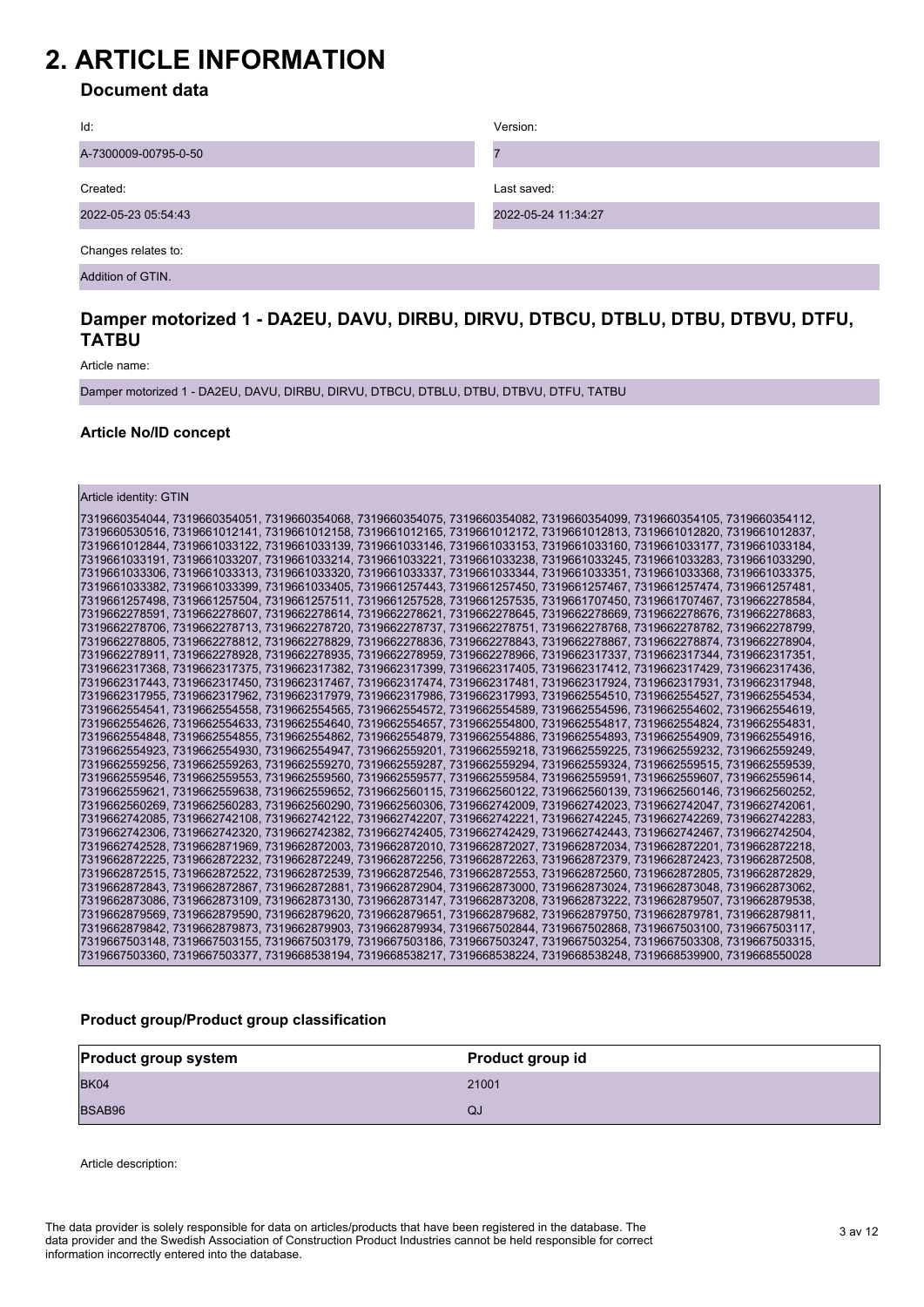Motorised damper for circular duct system. This declaration is for dampers equipped with motor type LM... Assessments at Byggvarubedömningen etc. are registered under the name "Spjäll motoriserat 1". It is also possible to use the article name as search criteria.

Not applicable

Declarations of performance: Declaration of performance number:

Other information:

#### **References**

#### **Reference**

Widman J "Stålet och miljön". Stålbyggnadsinstitutet-Jernkontoret, Stockholm (2001)

Carbon Footprint study for Lindab produkts perforrmed by WSP 2010

The International Stainless Steel Forum (ISSF), http://www.worldstainless.org/, 2017-02

Jernkontoret, Hälsoaspekter, http://www.jernkontoret.se/, 2017-02

#### **Annexes**

#### **Annex**

https://itsolution.lindab.com/lindabwebproductsdoc/pdf/documentation/ADS/lindab/RoHS/Lindab\_RoHS\_Ventilation\_Products.pdf

https://itsolution.lindab.com/LindabWebProductsDoc/PDF/Documentation/ADS/Lindab/Building\_product\_Declarations/Attachment/Belimo\_Spjällmotorer\_

lnttps://itsolution.lindab.com/LindabWebProductsDoc/PDF/Documentation/ADS/Lindab/Building\_product\_Declarations/Attachment/Miliointyg\_Oresundskr

# **3. CHEMICAL CONTENT**

#### **Chemical content**

Does the declaration apply to a product or chemical product?

#### product

Enter chemical content for the whole article. The concentration is calculated at component level according to the principle of "once an article always an article".

Is there a safety data sheet for the article?

Not applicable

Is there classification of the article?

Not applicable

If yes, indicate the classification of the product under Regulation (EC) No

Enter which version of the candidate list has been used (Year, month, day)

The article is covered by the RoHS Directive:

Yes

Enter how large a proportion of the material content has been declared [%

]: 100

If 100% material content is not declared, please state the reason

Enter the weight of the article:

If the article contains nanomaterials deliberately added to obtain a particular function, enter these here:

The product does not contain deliberately added nanomaterial

Has the presence of nanomaterials deliberately added to notifiable chemical products been reported to the Product Register

The data provider is solely responsible for data on articles/products that have been registered in the database. The 4 av 12 data provider and the Swedish Association of Construction Product Industries cannot be held responsible for correct information incorrectly entered into the database.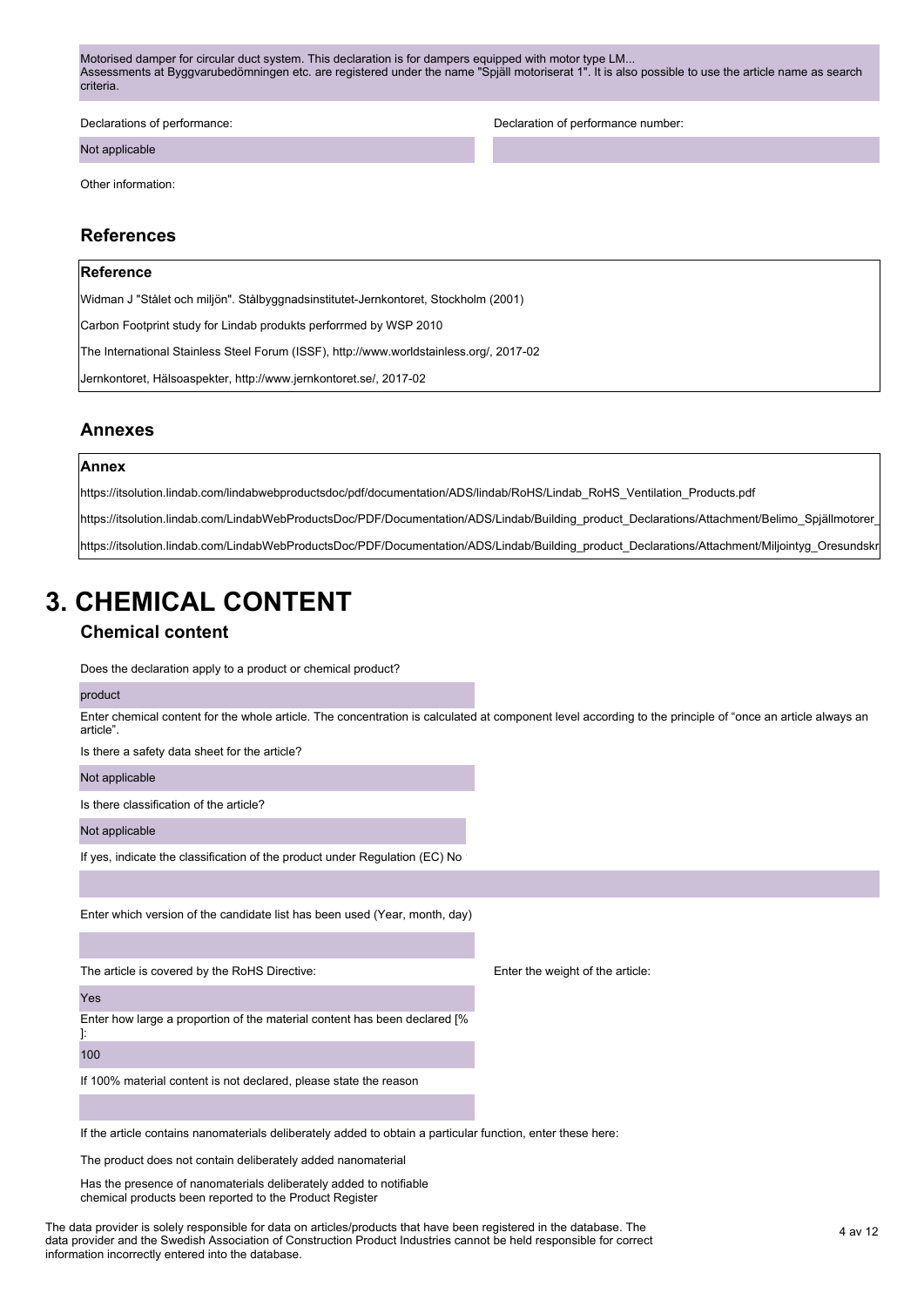### **Article and/or sub-components**

| <b>Phase</b>     | <b>Delivery</b>             |                                             |                                          |                                 |                                 |
|------------------|-----------------------------|---------------------------------------------|------------------------------------------|---------------------------------|---------------------------------|
| <b>Component</b> | Belimo motor                |                                             | Weight% of<br>product                    | $= 26.7$                        |                                 |
| <b>Comment</b>   |                             |                                             |                                          |                                 |                                 |
| <b>Material</b>  | <b>Substance</b>            | <b>Concentration</b><br>interval (%)        | <b>EG/CAS/Alternative</b><br>designation | <b>Candidate</b><br>list        | <b>Phasing-out</b><br>substance |
| Motor            |                             | $=100$<br>Comment: See BPD for Belimo motor |                                          |                                 |                                 |
|                  |                             |                                             |                                          |                                 |                                 |
| <b>Component</b> | <b>Blade</b>                |                                             | Weight% of<br>product                    | $= 6.74$                        |                                 |
| <b>Comment</b>   |                             |                                             |                                          |                                 |                                 |
| <b>Material</b>  | <b>Substance</b>            | Concentration<br>interval (%)               | <b>EG/CAS/Alternative</b><br>designation | <b>Candidate</b><br>list        | <b>Phasing-out</b><br>substance |
| <b>Steel</b>     | Galvanized steel            | $=100$                                      | EN 10346                                 |                                 |                                 |
|                  |                             |                                             |                                          |                                 |                                 |
| <b>Component</b> | <b>Body</b>                 |                                             | Weight% of<br>product                    | $= 53.92$                       |                                 |
| <b>Comment</b>   |                             |                                             |                                          |                                 |                                 |
| <b>Material</b>  | <b>Substance</b>            | Concentration<br>interval (%)               | <b>EG/CAS/Alternative</b><br>designation | <b>Candidate</b><br>list        | <b>Phasing-out</b><br>substance |
| Steel            | Galvanized steel            | $=100$                                      | EN 10346                                 |                                 |                                 |
|                  |                             |                                             |                                          |                                 |                                 |
| <b>Component</b> | Fastening material          |                                             | Weight% of<br>product                    | $=0.9$                          |                                 |
| <b>Comment</b>   |                             |                                             |                                          |                                 |                                 |
| <b>Material</b>  | <b>Substance</b>            | <b>Concentration</b><br>interval (%)        | <b>EG/CAS/Alternative</b><br>designation | <b>Candidate</b><br>list        | <b>Phasing-out</b><br>substance |
| Steel            | Stainless steel             | $=100$                                      | AISI 301/302/SS2331                      |                                 |                                 |
|                  |                             |                                             |                                          |                                 |                                 |
| Component        | Felt                        |                                             | Weight% of<br>product                    | $=0.5$                          |                                 |
| <b>Comment</b>   |                             |                                             |                                          |                                 |                                 |
| <b>Material</b>  | <b>Substance</b>            | Concentration<br>interval (%)               | <b>EG/CAS/Alternative</b><br>designation | <b>Candidate</b><br><u>list</u> | <b>Phasing-out</b><br>substance |
| Glue             |                             | $=0.1$                                      |                                          |                                 |                                 |
| Glue             | Modified acrylic dispersion | $= 0.1$                                     |                                          |                                 |                                 |
| Non woven        |                             | $=99.9$                                     |                                          |                                 |                                 |
| Non woven        | Polypropylene               | $=100$                                      | 9003-07-0                                |                                 |                                 |

The data provider is solely responsible for data on articles/products that have been registered in the database. The 5 av 12 data provider and the Swedish Association of Construction Product Industries cannot be held responsible for correct information incorrectly entered into the database.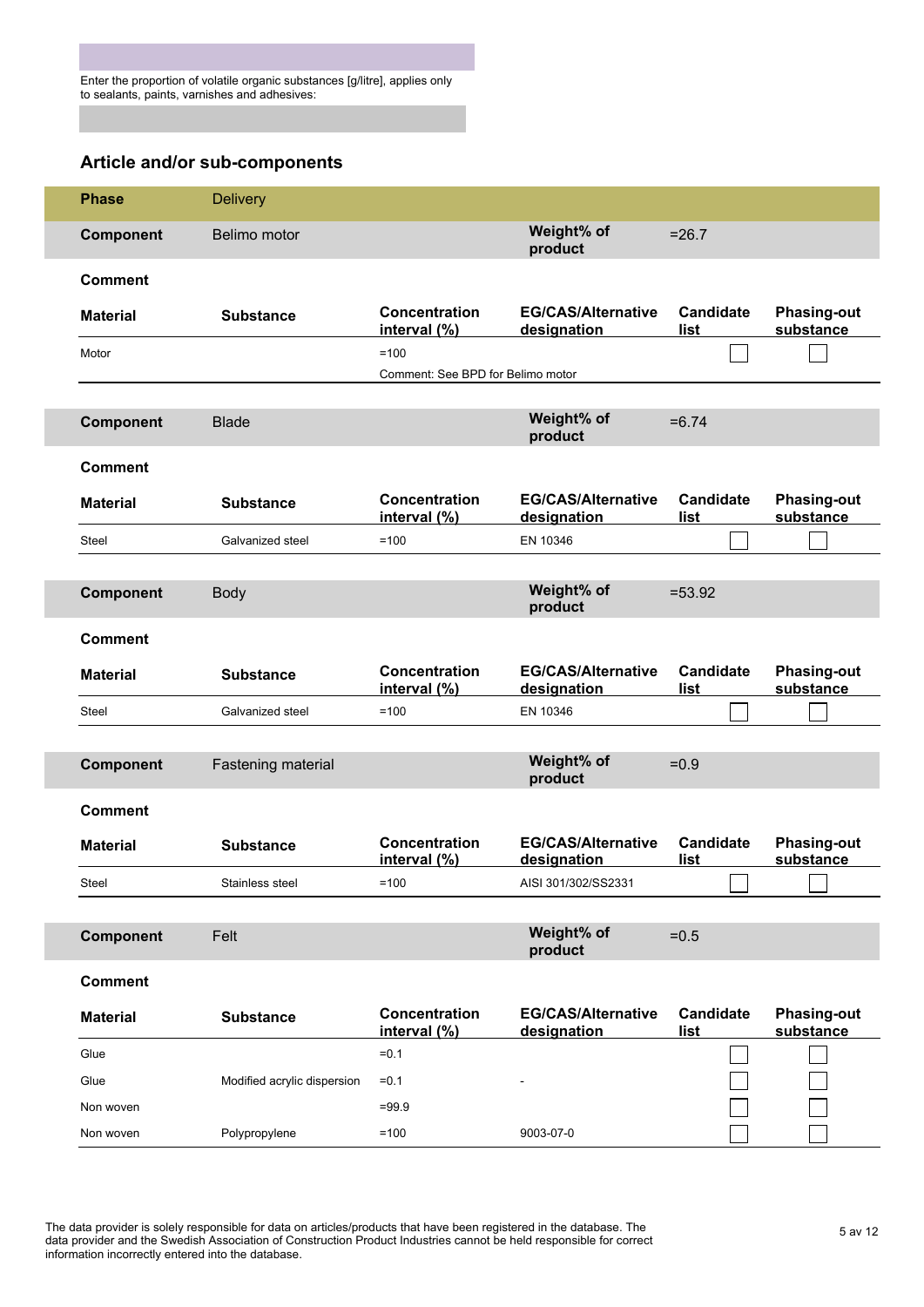| Component       | Plastic part               |                               | Weight% of<br>product                    | $=0.5$                   |                                 |
|-----------------|----------------------------|-------------------------------|------------------------------------------|--------------------------|---------------------------------|
| <b>Comment</b>  |                            |                               |                                          |                          |                                 |
| <b>Material</b> | <b>Substance</b>           | Concentration<br>interval (%) | <b>EG/CAS/Alternative</b><br>designation | <b>Candidate</b><br>list | <b>Phasing-out</b><br>substance |
| Plastic         |                            | $=100$                        |                                          |                          |                                 |
| Plastic         | Polyamide                  | $=100$                        | 32131-17-2                               |                          |                                 |
|                 |                            |                               |                                          |                          |                                 |
| Component       | Safe sealing strip, gasket |                               | Weight% of<br>product                    | $= 3.1$                  |                                 |
| <b>Comment</b>  |                            |                               |                                          |                          |                                 |
| <b>Material</b> | <b>Substance</b>           | Concentration<br>interval (%) | <b>EG/CAS/Alternative</b><br>designation | <b>Candidate</b><br>list | <b>Phasing-out</b><br>substance |
| Rubber          |                            | $=100$                        |                                          |                          |                                 |
| Rubber          | <b>EPDM</b>                | 80 < x < 85                   | 25034-71-3                               |                          |                                 |
| Rubber          | Paraffin oil               | 15 < x < 20                   | 8012-95-1                                |                          |                                 |
|                 |                            |                               |                                          |                          |                                 |
|                 |                            |                               |                                          |                          |                                 |
| Component       | Shelf                      |                               | Weight% of<br>product                    | $= 6.74$                 |                                 |
| <b>Comment</b>  |                            |                               |                                          |                          |                                 |
| <b>Material</b> | <b>Substance</b>           | <b>Concentration</b>          | <b>EG/CAS/Alternative</b>                | <b>Candidate</b><br>list | <b>Phasing-out</b><br>substance |
| Steel           |                            | interval (%)<br>$=100$        | designation                              |                          |                                 |
| <b>Steel</b>    | Galvanized steel           | $=100$                        | EN 10346                                 |                          |                                 |
|                 |                            |                               |                                          |                          |                                 |
| Component       | Steel band                 |                               | Weight% of<br>product                    | $=1.4$                   |                                 |
| <b>Comment</b>  |                            |                               |                                          |                          |                                 |
| <b>Material</b> | <b>Substance</b>           | Concentration<br>interval (%) | <b>EG/CAS/Alternative</b><br>designation | <b>Candidate</b><br>list | <b>Phasing-out</b><br>substance |
| <b>Steel</b>    |                            | $=100$                        |                                          |                          |                                 |
| <b>Steel</b>    | <b>Steel</b>               | $=100$                        | DX51D AZ150 EN 10346                     |                          |                                 |

Other information:

# **4. RAW MATERIALS**

Is there supporting documentation for the raw materials for third-party certified system for control of origin, raw material extraction, manufacturing or recycling processes or similar (for example BES 6001:2008, EMS certificate, USGBC Program)? If yes, enter system(s):

No

### **Raw materials**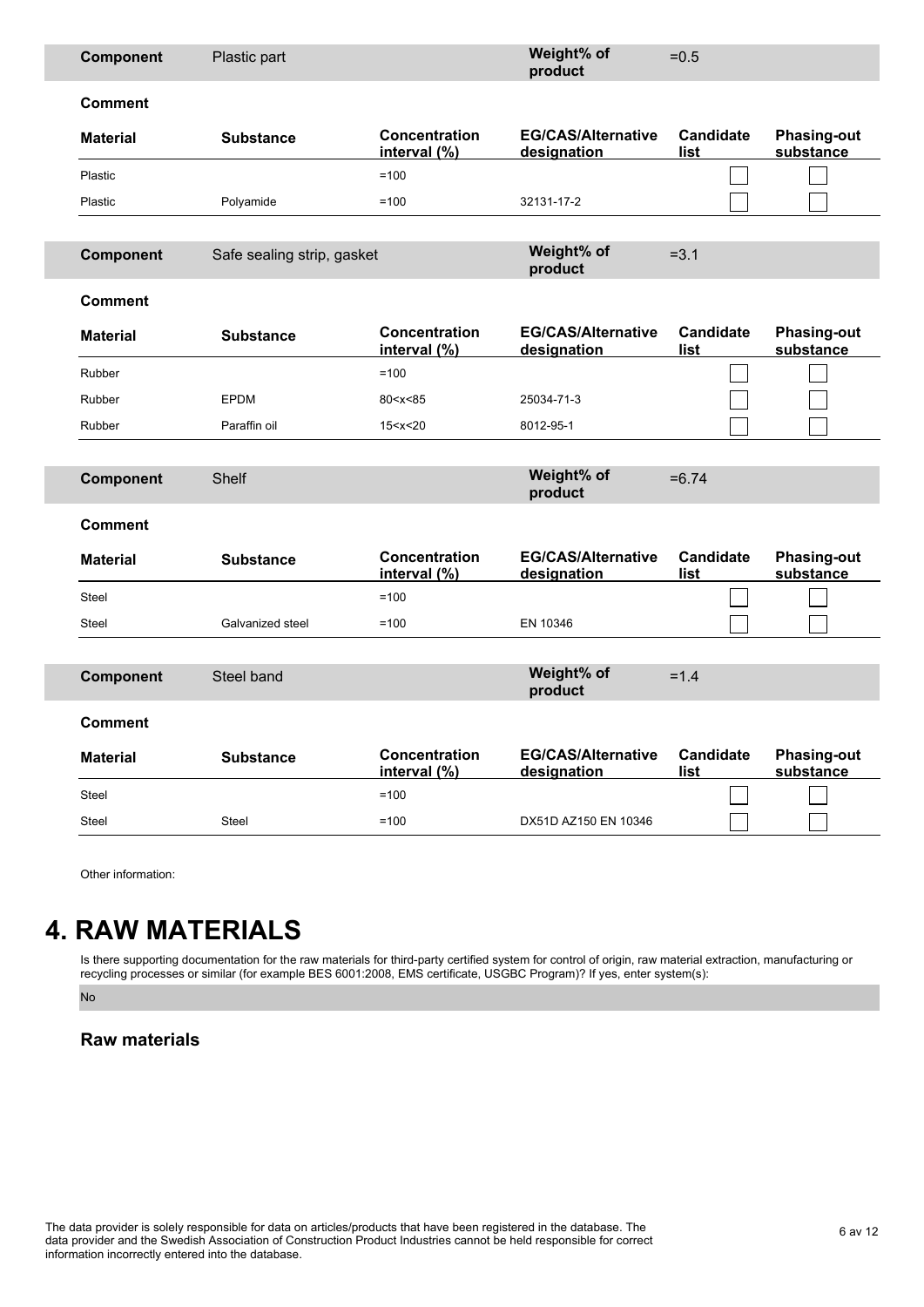| <b>Component</b>                                                         | <b>Material</b> | <b>Transport type</b>                                                                                                                               |
|--------------------------------------------------------------------------|-----------------|-----------------------------------------------------------------------------------------------------------------------------------------------------|
|                                                                          | Steel           | Ship                                                                                                                                                |
| Country of raw material extraction                                       |                 | City of raw material extraction                                                                                                                     |
| <b>Sweden</b>                                                            |                 |                                                                                                                                                     |
| Country of manufacture/production                                        |                 | City of manufacture/production                                                                                                                      |
| <b>Comment</b>                                                           |                 |                                                                                                                                                     |
| The sheet dimensions are then adjusted at the production unit in Grevie. |                 | The steel raw material is produced at different smelting plants, mainly in the EU, according to the detailed specification of the current standard. |

### **Total recycled material in the article**

Is recycled material included in the article?

| <b>Material</b>                                                                  |                                                 |
|----------------------------------------------------------------------------------|-------------------------------------------------|
| Stainless steel                                                                  |                                                 |
| Share of waste (from own production)                                             | Share of waste (from other people's production) |
| 25,3                                                                             |                                                 |
| Recycled material (treated)                                                      | <b>Recycled material</b>                        |
| 74,7                                                                             |                                                 |
| <b>Weight/percent by weight</b>                                                  |                                                 |
| 75 %                                                                             |                                                 |
| <b>Comment</b>                                                                   |                                                 |
| About 75% recycled material are being used in the production of stainless steel. |                                                 |
| <b>Material</b>                                                                  |                                                 |
| Steel                                                                            |                                                 |
| Share of waste (from own production)                                             | Share of waste (from other people's production) |
| 10                                                                               |                                                 |
| Recycled material (treated)                                                      | <b>Recycled material</b>                        |
| 100                                                                              |                                                 |
| Weight/percent by weight                                                         |                                                 |
| 20 %                                                                             |                                                 |
| Comment                                                                          |                                                 |
| About 20% recycled material are being used in the production of steel.           |                                                 |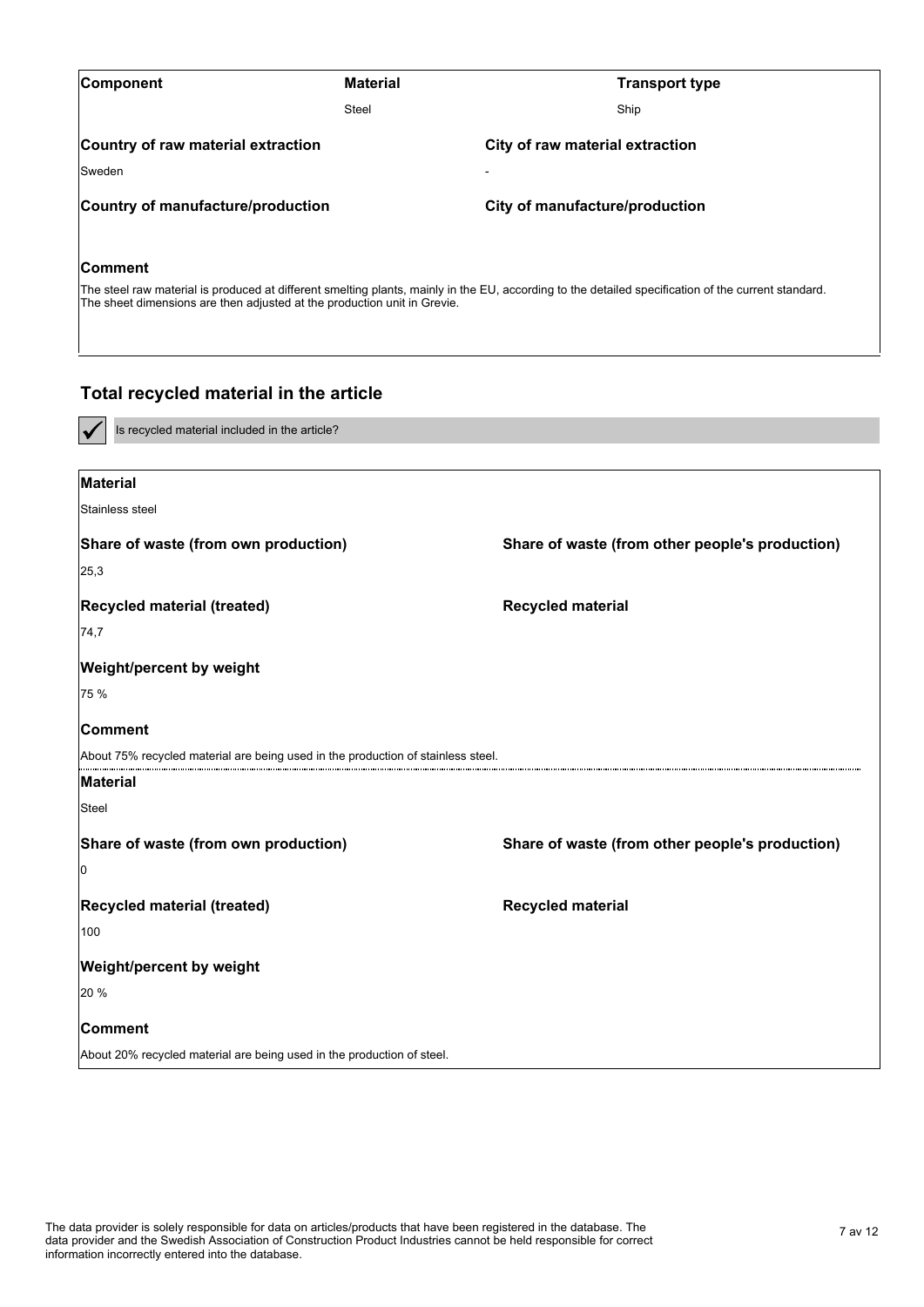#### **Renewable material**

Enter proportion of renewable material in the article

 $\overline{0}$ 

Included biobased raw material is tested according to ASTM test method D6866:

#### **Origin of raw material**

For this product, there has been no withdrawal of virgin fossil material

Yes

For this product, there has been no withdrawal of virgin fossil material

#### **Wood raw materials**

Wood raw materials are included **Included** Included wood raw material is certified

How large a proportion is certified [%]?

What certification system has been used (for example FSC, CSA, SFI with CoC, PEFC)?

Reference number:

Enter logging country for the wood raw material and that following criteria have been met. Country of logging:

Does not contain type of wood or origin in CITES appendix of endangered species

Which version of CITES has been used for the check?

The timber has been logged legally and there is certification for this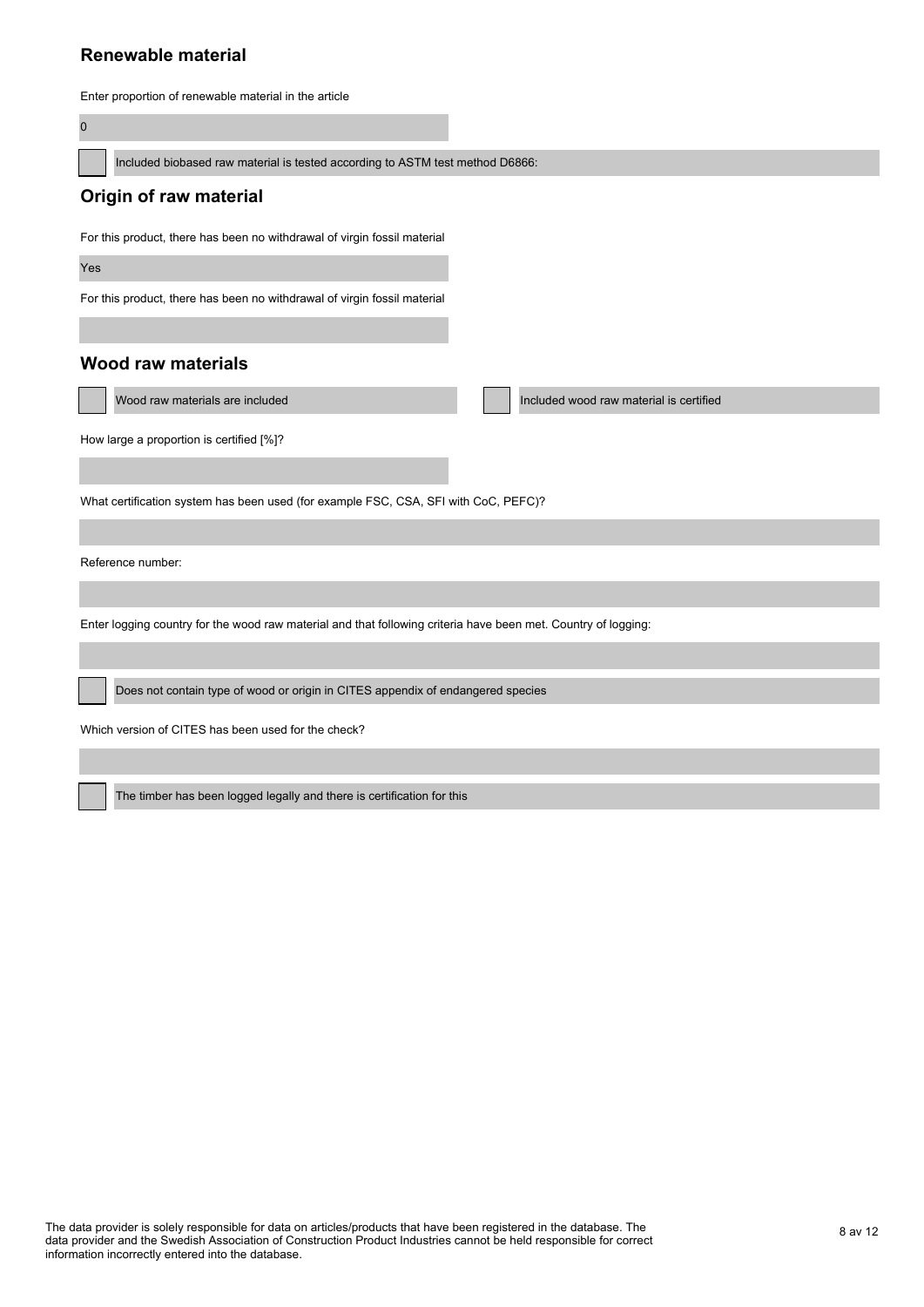## **5. ENVIRONMENTAL IMPACT**

#### Environmental impact during life cycle of the article, production phase module A1-A3 under EN

Has environmental product declaration been drawn up according to EN 15804 or ISO 14025 for the article?

These product-specific rules, known as PCR, have been applied: Registration number / ID number for EPD:

If there is environmental product declaration or other life cycle assessment, describe how the environmental impact of the article is taken into account from a life cycle perspective:

The information refer to "gate to gate", inflows (raw materials, inputs, energy, etc.) for the registered product into the manufacturing unit, and outflows (emissions and waste) from it and relates to unit of product 1 kg.

Country of final manufacture: Sweden / Czech Republic

Energy used in the manufacture of the product: electricity 0,15 kWh per produced kilo. From 2017, all units in Sweden only uses electricity from renewable sources. See attached file.

Transport: <99% truck, deliveries to the customer/branch, <1% electric forklift. Climate impact from internal tranports: CO2 0,0025 kg, CH4 <0,0001 kg and N20 <0,0001 kg.

Emissions to air, water or soil from the manufacture of the product, climate impact from operations: carbon dioxide equivalents (CO2-e)  $\approx$  2,1 kg per kilo product (includes energy/waste/scrap/travels)

The production itself causes no emissions to air, water or land.

Residual products from the manufacture of the product: <0,5% steel (all sorts) scrap, 100% is recycled, waste code 17 04 05. All waste is taken care of by a carrier with the necessary permits. No waste is exported.

For information about raw materials, distribution, waste etc., see the other sections.

## **6. DISTRIBUTION**

### **Distribution of finished article**

Does the supplier apply any system with multiple-use packaging for the article?

No

Does the supplier take back packaging for the article?

No

Is the supplier affiliated to a system for product responsibility for packaging?

Yes

If yes, which packaging and which system?

Förpacknings & Tidningsinsamlingen

Can packaging/packaging be reused?

Not applicable

Can packaging/packaging be recycled?

Not applicable

Can packaging/packaging be energy recycled?

Not applicable

Does the supplier use Retursystem Byggpall?

Yes

Other information:

If possible products are packed together. The packaging materials include wood, cardboard, and plastic wrap. Wooden pallets are being reused. All packaging consists of recyclable material, the cardboard Lindab uses for packaging consist of 97,5% recycled material. Shipments of manufactured goods are mainly transported by truck to the customer/branch. The average transporting distance is <500 km.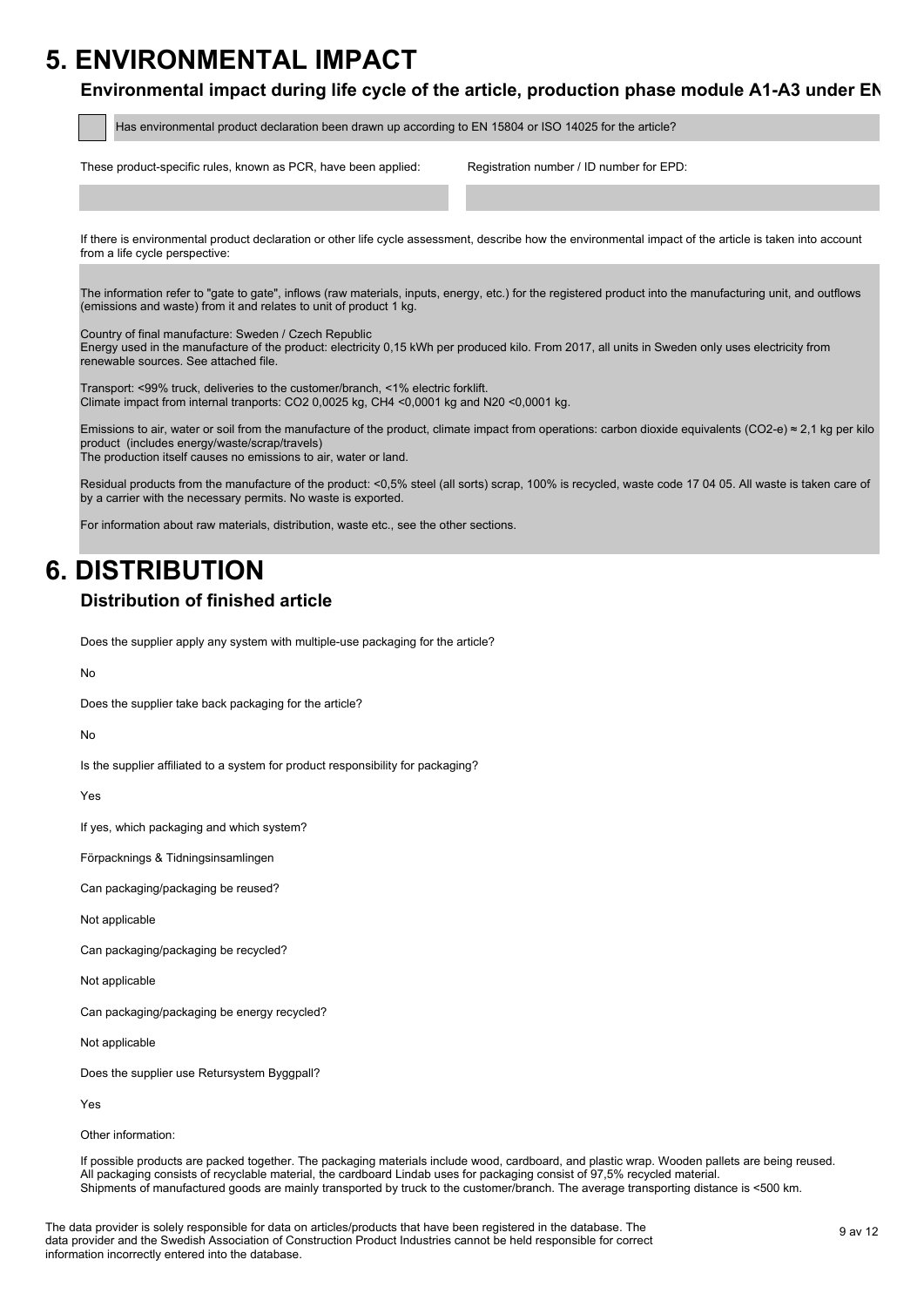## **7. CONSTRUCTION PHASE**

### **Construction phase**

Does the article make special requirements in storage?

| Yes                                                                                                                                                |  |
|----------------------------------------------------------------------------------------------------------------------------------------------------|--|
| Specify                                                                                                                                            |  |
| To prevent soiling and oxidation, the product should be stored protected from the weather.<br>See Lindab's product catalogue for more information. |  |
| Does the article make special requirements for surrounding building<br>products?                                                                   |  |
| <b>No</b>                                                                                                                                          |  |
| Specify                                                                                                                                            |  |
|                                                                                                                                                    |  |

Other information:

# **8. USE PHASE**

#### **Use phase**

Does the article make requirements for input materials for operation and maintenance?

No

Specify:

Does the article require supply of energy during operation?

No

Specify:

Estimated technical service life for the article:

25 years

Comment:

Lifetime depends on the environment where the product is being used. Corrosive environments can affect the life of the product negatively. See Lindab´s product catalogue for more information.

Is there energy labelling under the Energy Labelling Directive (2010/30/EU) for the article?

Not applicable

If yes, enter labelling (G to A, A+, A++, A+++):

If yes, enter marking (G to A)

Other information: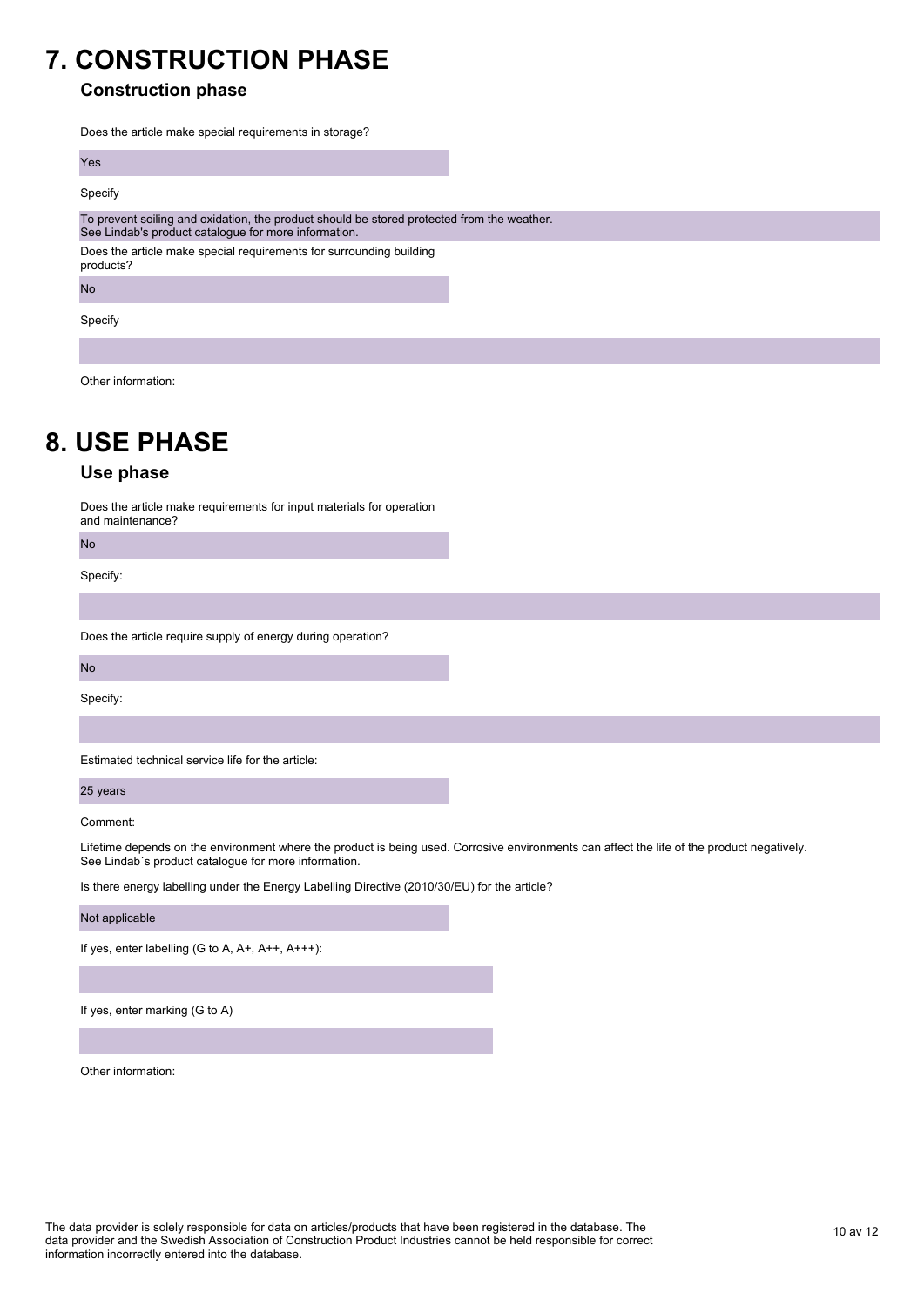## **9. DEMOLITION**

### **Demolition**

Is the article prepared for disassembly (dismantling)?

Yes

Can the product be separated into pure material types for recycling?

Not applicable

Specify:

The parts can easily be separated

Does the article require special measures for protection of health and environment in demolition/disassembly?

No

Specify:

Other information:

# **10. WASTE MANAGEMENT**

### **Delivered article**

Is the supplied article covered by the Ordinance (2014:1075) on producer responsibility for electrical and electronic products when it becomes waste?

| <b>No</b>                                                                                                      |  |
|----------------------------------------------------------------------------------------------------------------|--|
| Is reuse possible for the whole or parts of the article when it becomes waste?                                 |  |
| Yes                                                                                                            |  |
| Specify:                                                                                                       |  |
| The entire product can be reused.                                                                              |  |
| Is material recovery possible for the whole or parts of the article when it becomes waste?                     |  |
| Yes                                                                                                            |  |
| Specify:                                                                                                       |  |
| ~96% of the material can be recycled.                                                                          |  |
| Is energy recovery possible for the whole or parts of the article when it becomes waste?                       |  |
| Yes                                                                                                            |  |
| Specify:                                                                                                       |  |
| Heat recovery occurs at smelter.                                                                               |  |
| Does the supplier have restrictions and recommendation for re-use, material or energy recovery or landfilling? |  |
| Yes                                                                                                            |  |
| Specify:                                                                                                       |  |
| Should be recycled according to recommended waste code.                                                        |  |
| Waste code for the delivered article when it becomes waste                                                     |  |
| 170405 - 05 Järn och stål.                                                                                     |  |
| 170407 - 07 Blandade metaller.                                                                                 |  |
|                                                                                                                |  |

The data provider is solely responsible for data on articles/products that have been registered in the database. The 11 av 12 data provider and the Swedish Association of Construction Product Industries cannot be held responsible for correct information incorrectly entered into the database.